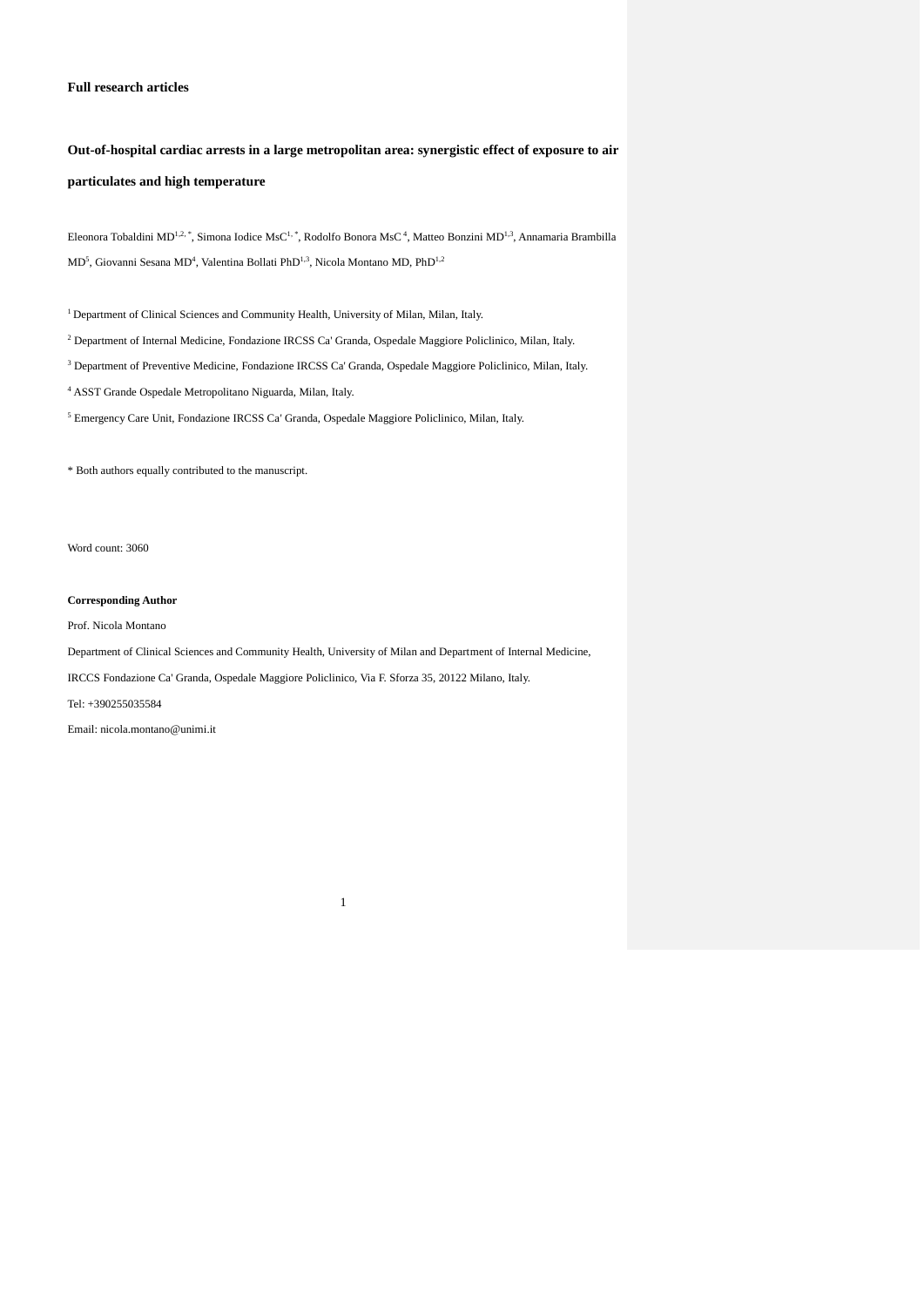## **Abstract**

## **Aims**

Air pollution and climate change are intrinsically linked to emerging hazards for global health. High air particulate matter (PM) levels may trigger out-of-hospital cardiac arrest (OHCA). High temperature could act synergistically with PM in determining OHCA.

The aim of the present study was to investigate the effect of PM exposure alone, and in combination with temperature, on the risk of OHC, in a large European metropolitan area with population >4 million

## **Methods**

We evaluated the association between short-term PM exposure, temperature, and the risk of OHCA over a 2-years study period, allowing us to investigate 5761 events using a time-stratified case-crossover design combined with a distributed lag non-linear model.

#### **Results**

Higher risk of OHCA was associated with short-term exposure to PM<sub>40</sub>. The strongest association was experienced 3 days before the cardiac event where the estimated change in risk was  $31.170\%$  (10.348-42.993) per 10 μg/m<sup>3</sup> of PM. The cumulative exposure risk over the lags  $0.36$  was  $8.5\%$   $(0.0-17.9)$   $5.8\%$   $(0.40-5)$ . We observed a joint effect of PM and temperature in triggering cardiac arrests, with a maximum effect of  $\frac{4014.9\%}{4510.0}$  (4.510.0-1520.0.7) increase, for high levels of PM before the cardiac event, in the presence of high temperature.

#### **Conclusion**

The present study helps to clarify the controversial role of PM as OHCA determinant. It also highlights the role of increased temperature as a key factor in triggering cardiac events. This evidence suggests that tackling both air pollution and climate change might have a relevant impact in terms of public health.

**Abstract word count: 24750**

**Keywords**: Out-of-hospital cardiac arrests, air pollution, particulate matter, temperature, climate change, public health.

2

**Formattato:** Pedice

**Formattato:** Tipo di carattere: 10 pt, Non Corsivo, Colore carattere: Automatico

**Formattato:** Car. predefinito paragrafo, Tipo di carattere: (Predefinito) Calibri, 11 pt, Colore carattere: Automatico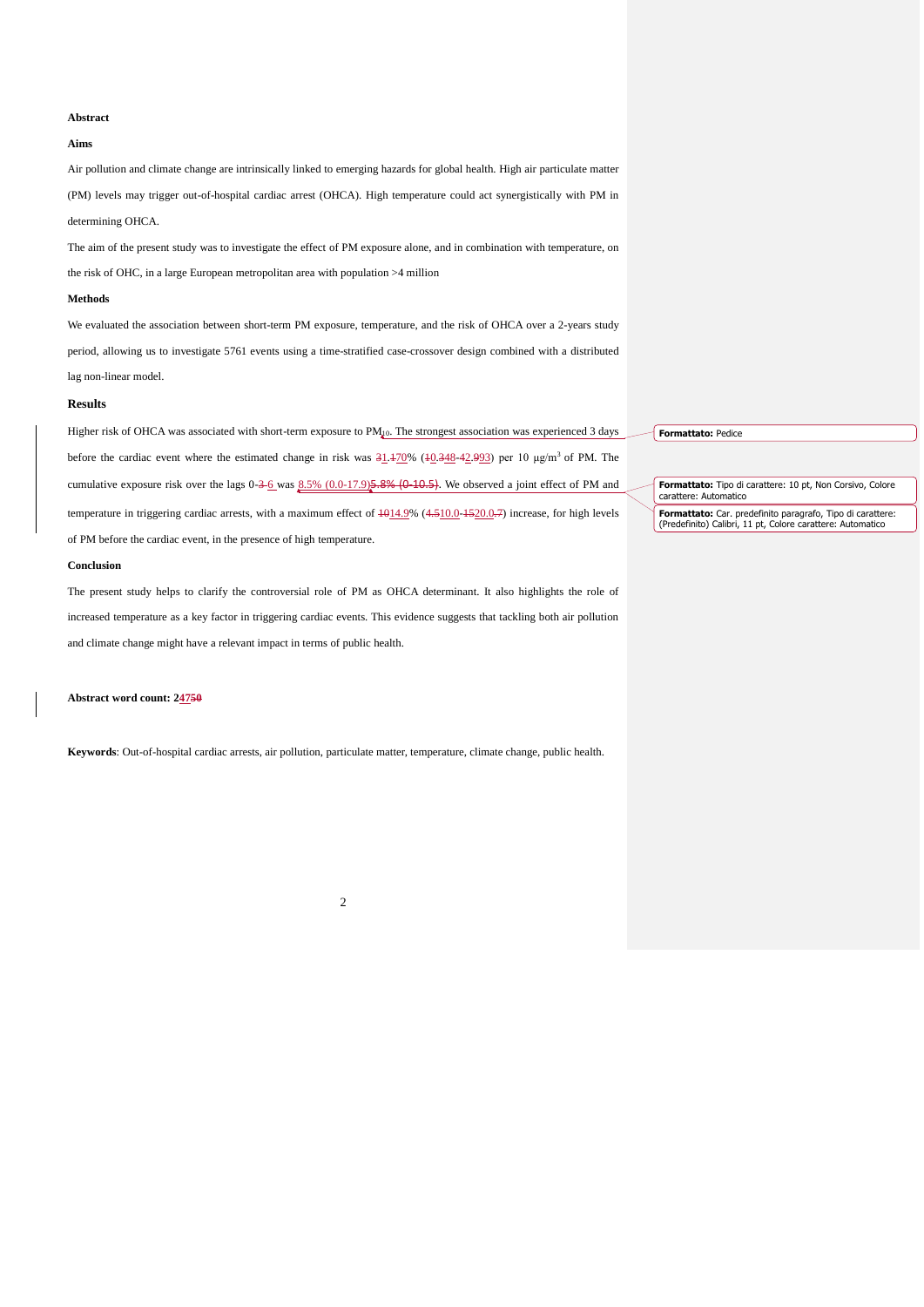## **Introduction**

Air pollution and climate change are intrinsically linked emerging hazards for global health.  $(1-3)$  High air particulate matter (PM) levels have repeatedly been linked to the occurrence of fatal and non-fatal acute cardiovascular events. [\(4-6\)](#page-8-1) Approximately one half on cardiovascular deaths are due to out-of-hospital cardiac arrests (OHCA), which are defined as the cessation of cardiac mechanical activity occurring outside the hospital. OHCA is characterized by a poor prognosis and very high mortality. Thus a lot of effort has been done in clinical practice in order to identify the main modifiable factors that could trigger OHCA, in order to screen high-risk subjects and adopt ad hoc countermeasures. Some studies have shown that PM may be a trigger of OHCA.  $\binom{7-10}{4}$  High temperature and high humidity, which have increased in prevalence because of global warming, could create extremely stressful conditions for the cardiovascular system and may act with PM in a synergistic way to induce OHCA. A very recent paper showed some evidence of interactive effects between high temperature and ozone and PM<sub>40</sub> levels on total mortality (non-accidental, cardiovascular and respiratory deaths), but this interaction was not observed during the cold season. [\(11\)](#page-8-3) To date, no data are available on the potential synergistic effect of PM and temperature on OHCA.

Thus, the aim of the present study was to investigate the effect of PM exposure alone, and in combination with temperature, on the risk of OHCA, in a large European metropolitan area with population >4 million.

## **Methods**

## **Study area and out-of-hospital records**

The study population included all OHCA cases that occurred during a period of 2 years in the Large Metropolitan Milan Area (LMMA), which is a highly populated urban area in Po Valley. This area has the highest PM levels in western Europe. OHCA cases were recorded in the centralized registry of ambulance call-outs covering the entire area (AREU Lombardy Region) between January 2015 and December 2016.

OHCA was defined as the sudden cessation of cardiac mechanical activity, in the absence of any traumatic cause of cardiac arrest. OHCA diagnosis was made by the call to the dispatch center and confirmed by the ambulance crew on the basis of clinical assessment. The cases of OHCA are included using only the first events per individual to prevent from potential overlapped in control periods.

#### **Air pollution and weather data**

Under the hypothesis that short-term effects of air pollution may trigger cardiovascular events, we chose to investigate a 1-week lag exposure time window prior to the day of the intervention. We collected daily measurements of PM<sub>10</sub> and  $PM<sub>2.5</sub>$  concentration for the entire catchment area, throughout the study period (24 months). PM estimates were derived

| Formattato: Nessuno                                                         |
|-----------------------------------------------------------------------------|
| Formattato: Nessuno, Tipo di carattere: (Predefinito) Calibri,<br>$11$ pt   |
| <b>Formattato:</b> Controllo ortografia e grammatica, Non Apice /<br>Pedice |
| <b>Formattato:</b> Controllo ortografia e grammatica, Non Apice /<br>Pedice |
| Formattato: Giustificato, SpazioDopo: 0 pt, Interlinea:<br>doppia           |
| Formattato: Non Apice / Pedice                                              |
|                                                                             |
| Codice campo modificato                                                     |

| <b>Formattato: Pedice</b> |
|---------------------------|
|                           |
| Codice campo modificato   |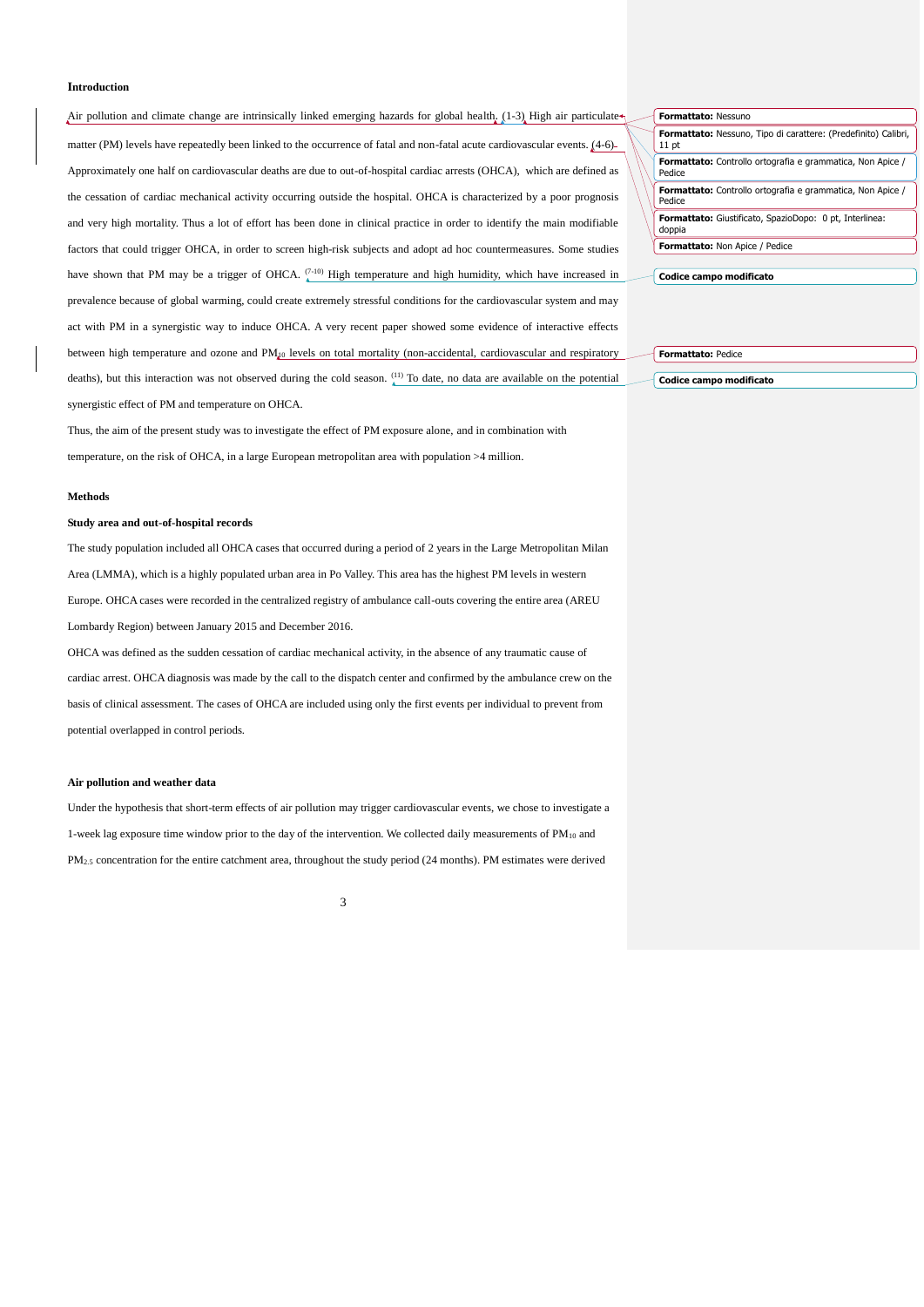from the FARM (Flexible Air quality Regional) model, a three-dimensional Eulerian chemical transport grid model for

dispersion, transformation and deposition of particulates, capable to simulate  $PM_{10}$  concentration at municipality resolution and were available as daily means at the level of the municipality, as reported in the ARPA Lombardia (Regional Agency for Environmental Protection) website [\(https://goo.gl/SbhMTb\)](https://goo.gl/SbhMTb) [\(12\)](#page-8-4)

Using ArcGIS® software by Esri, we assigned to each subject the daily PM concentration of the municipality, where the geographic coordinate of the ambulance call-out falls, the day of intervention and back to 6 days (i.e. from Day -1 to Day -6). The dDaily mean temperature was assigned to each subject at the geographic coordinate of the municipality where the ambulance call-out falls, the day of the intervention. Information on meteorological variables, e.g. temperature  $(T)$ and humidity (H), were obtained from ARPA monitoring stations spread throughout the regional territory (https://goo.gl/7Vbq4I). We linked to each subject the meteorological variables recorded from the nearest monitor to the place of intervention.

## **Statistical analysis**

The analysis of the relationship between changes in the levels of  $PM_{10}$  and short-term variation in hospital call-out was carried out by applying a distributed lag non-linear model to a case-crossover design. We performed by-a bidirectional case-crossover analysis using a time-stratified design, considering each subject separately. Thus, for each case (call-out for OHCA) we compared each subject's exposure in a time period just before a case event (hazard period) with that subject's exposure at other times (control periods). The use of control periods after the event is allowed because the exposures cannot be influenced by the event  $\binom{13}{4}$ . Control days were taken respectively 1-2-3-4 weeks before and after the case and were additionally matched by day of the week to control for any weekly patterns in PM<sub>10</sub> exposure. We assigned time-varying exposure to cases and control using the daily mean concentration of PM<sub>10</sub>. Each subject serves as its own control so that known and unknown time-invariant confounders are inherently adjusted for by study design. Conditional logistic regression analysis was fitted to the data to calculate odds ratios (OR) and standard deviation for an increase in 10  $\mu$ g/m<sup>3</sup> in PM<sub>10</sub> and we report results as the mean percentage change, computed as: [exp(ln(OR)) x 10)-1] x 100]. PM exposures on the day of the OHCA event (lag 0), as well as exposures from 1 to 6 days previous to the OHCA event (lag 1 to lag 6) in a distributed lag model framework. Time-independent factors (e.g., age, gender) and temporal trends are accounted for by design, by matching on person and time-window. To adjust for the potential confounding effect of influenza episodes, we obtained data on weekly consultation rates for influenza-like illnesses in the Lombardy region [\(https://www.cirinet.it/jm/sorveglianza-virologica/stagioni-precedenti/clinico-epidemiologica.html\)](https://www.cirinet.it/jm/sorveglianza-virologica/stagioni-precedenti/clinico-epidemiologica.html) and we used that variable in the model... We conducted an exploratory analysis with single lag models fitting each lag term of  $PM_{10}$ 

**Codice campo modificato Codice campo modificato**

**Codice campo modificato**

**Codice campo modificato**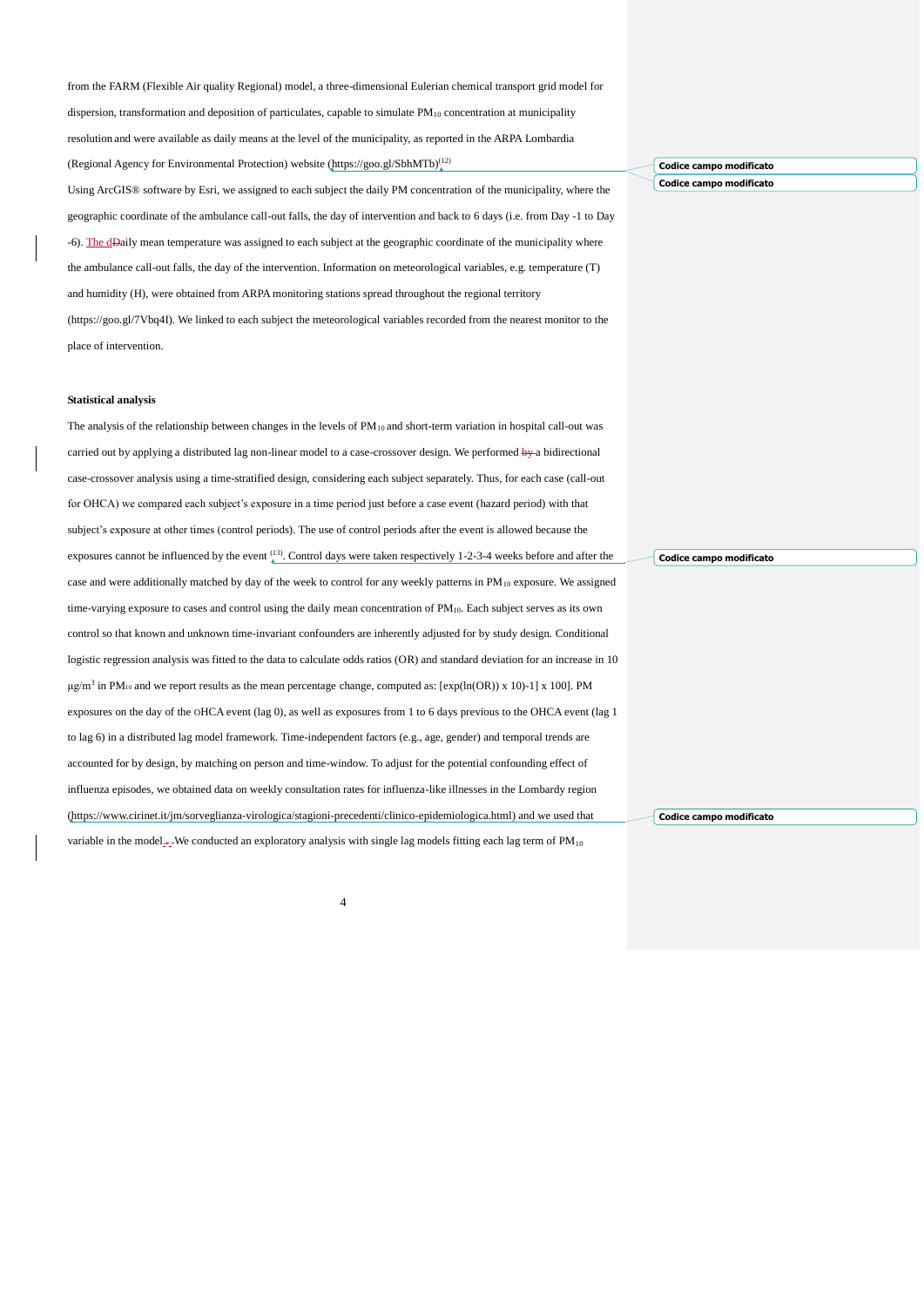exposure one at a time to examine the association of  $PM_{10}$  with OHCA. The temperature was included in the model as averages of the temperature the same day and the previous 3-days (lag  $(0-3)$ ). We evaluated linearity and potential nonlinearity in the response function for PM and temperature (average lag 0-3), fitting univariate models using linear functions, polynomials, and natural cubic splines, using a different degree of freedom, with knots placed at equally spaced percentiles of the distribution. A linear cubic function for temperature and a natural cubic spline for PM produce the best model fitting. We applied lag distributed non-linear models to account for the delayed effect of PM on daily OHCA adding a natural cubic spline with 3 df at equally space quantiles for the PM at lag 0-6. The choices of the knots, which define the degrees of freedom, were based on modified Akaike information criteria. We examined the potential interaction effect of temperature the day of the intervention to assess whether the effect of PM<sub>10</sub> exposure on OHCA differs, depending on the temperature levels. We investigated effect modification of temperature using an interaction term between the moving average of temperature lag 0-3temperature and the function of the lagged exposures. Log-likelihood ratio tests comparing models, with or without the interaction term, were used to assess effect modification between PM<sub>10</sub> exposure (0 to 6-day lags) and temperature in relation to risk of OHCA. We adjusted our model for temperature (moving average of lag 0-3), dew-point temperature, the interaction between PM, as a function of lag times from 0 to 6 lags, and temperature, influenza-like illness. Lag–specific percentage change in risk of OHCA showing the effect of a specific temperature and lag values on OHCD-OHCA were then presented together with the cumulative effect over lag days 0-6. Change in risk for specific temperature was calculated for low temperature (1st centile), medium (50th centile), moderately warm (75th centile) and extremely warm (99th centile).

We did sensitivity analyses to assess the impact of model choices, evaluating:

- different time lags of the explanatory variables were tested,

- we used the apparent temperature instead of temperature adjusted for dew-point temperature. We calculated the apparent

temperature (At), as the measure of the perceived temperature in degrees Celsius derived from either a combination of

temperature and humidity, according to the following formula:  $At = -2.653 + 0.994 \cdot T + 0.0153 * (DEW)^2$ , where the

dew point (DEW) is defined as  $DEW = (H/100)^{(1/8)} \cdot (112 + (0.9 \cdot T)) + 0.1 \cdot T - 112$ . [\(14\)](#page-8-6)

- we used the relative humidity, instead of adjustment for dew-point temperature.

Analyses were performed with SAS software (version 9.4; SAS Institute Inc., Cary, NC, USA).

## **Results**

A total of 5761 OHCA were included in the study. Mean incidence over the 2-yr study period was 7.9 cases per day. The number of cases was higher for males (55.4%), and mean age at occurrence was 77.3 years. Figure 1 shows a map with

5

**Codice campo modificato**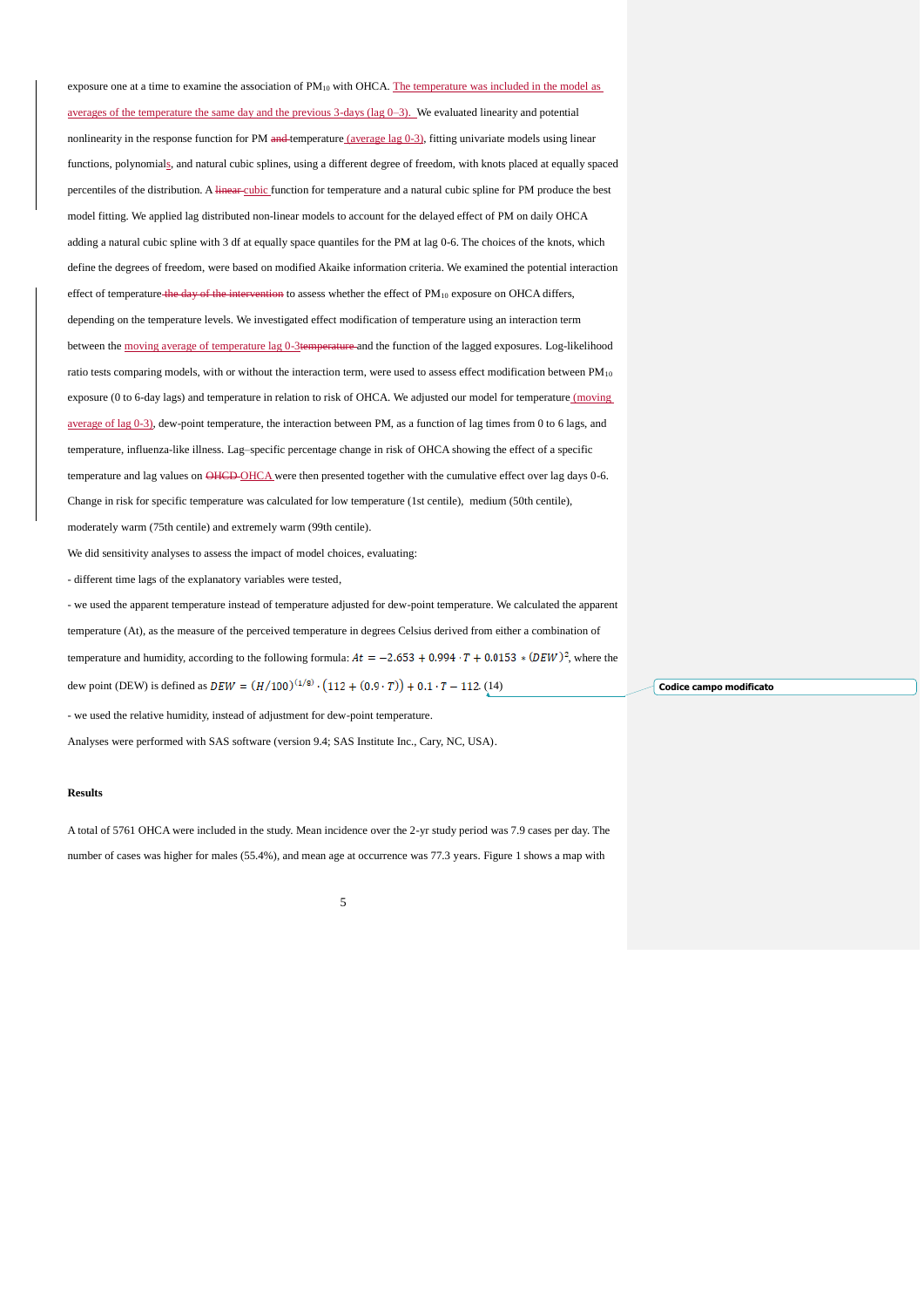| mean $PM_{10}$ during the study period for each municipality involved in the catchment area (panel A) and the geographic                                          |                                                            |
|-------------------------------------------------------------------------------------------------------------------------------------------------------------------|------------------------------------------------------------|
| location of each OHCA event (panel B). The distribution of mean $PM_{2,5}$ and $PM_{10}$ across days preceding the OHCA                                           |                                                            |
| event, as well as temperature distribution, are reported in Figure 2. As previously reported by studies performed in the                                          |                                                            |
| same geographic area <sup>(15)</sup> , the correlation between PM <sub>2.5</sub> and PM <sub>10</sub> was extremely high (R <sup>2</sup> =0.97). For the analyses | Codice campo modificato                                    |
| described below, we used $PM_{10}$ instead of $PM_{2.5}$ to improve coverage and spatial resolution of $PM_{10}$ data available.                                  |                                                            |
| Characteristics of the study population, PM and temperature levels across seasons, are reported in Table 1. An inverse                                            |                                                            |
| correlation was observed between $PM_{10}$ and temperature (r=-0.56).                                                                                             |                                                            |
| A hHigher risk of OHCA was associated with exposure to PM <sub>10</sub> during several time intervals (Table 2). Figure 3 presents                                |                                                            |
| the relationship between PM exposure at different lag days and the risk of OHCA. The association at single day lags were                                          |                                                            |
| essentially null at lag-up to 2 days before the event $\theta$ -and increased in magnitude from $2\frac{3}{2}$ to 5 lag-days days before,                         |                                                            |
| declining at the sixth daylag 6. The strongest association was experienced $PM_{10}$ day-3 days before the cardiac event was                                      |                                                            |
| the exposure strongly associated with ambulance call-outs with an increase of $31.47\%$ (95% CI: $40.35-42.99$ )                                                  | Formattato: Non Evidenziato                                |
| (Supplementary Table 1). The cumulative exposure risk over the lags 0-6 was $8.5\%$ (95% CI: 0.0%-17.9%)9.9% (95% CI:                                             | Formattato: Nessuno, Tipo di carattere: 10 pt, Non Corsivo |
| $0.1-20.1$ ). Figure 4 shows the risk of OHCA evaluated at four selected levels of temperature (1 $^{\circ}$ centile, median value,                               |                                                            |
| $75^{\circ}$ , 99° centiles). The association between PM <sub>10</sub> and OHCA risk grew stronger at higher temperatures. The lag specific                       |                                                            |
| associations at different temperatures showed a null effect for low temperatures and the largest increase associated with                                         |                                                            |
| the highest temperatures. A slight increase in risk was observed at medium temperatures $(14^{\circ}C)$ with from 3 to 5 days                                     | Formattato: Tipo di carattere: 10 pt                       |
| before the eventlag $3$ to 5, with a change ranging from 21.335% to 21.570%. Moderate and extremely warm temperatures                                             |                                                            |
| showed a non-significant risk at at the day of the cardiac arrest (lags 0) and 4 and a strong and significant increase risk                                       |                                                            |
| from 2 to at lags 2 to 6 days before the event. The exposure-strongly est associated association with OHCA was                                                    |                                                            |
| experienced PM <sub>10</sub> -lag-3 days before the event -that which showed an increased the event risk of 68.42% with moderate                                  |                                                            |
| warm (23°) and of $\frac{101}{9}$ with extreme warm (31°) temperatures (Supplementary Table 2). (Figure 4). Plot showing the                                      |                                                            |
| changes in OHCA risk along the range of temperature and PM for the lag-day of time-exposure strongly associated with                                              |                                                            |
| ambulance call-outs (lag-3) was also presented (Figure 5). Other models included in the sensitivity analyses (detailed in                                         |                                                            |
| the method section) gave similar results as the main analysis.                                                                                                    |                                                            |

## **Discussion**

This study shows for the first time a joint effect of PM and temperature in triggering OHCA. The maximum effect, obtained by a bidirectional case-crossover approach, was observed for high levels of PM in the presence of high temperatures. We found a potentially synergistic effect, which may have a tremendous impact on future public health. In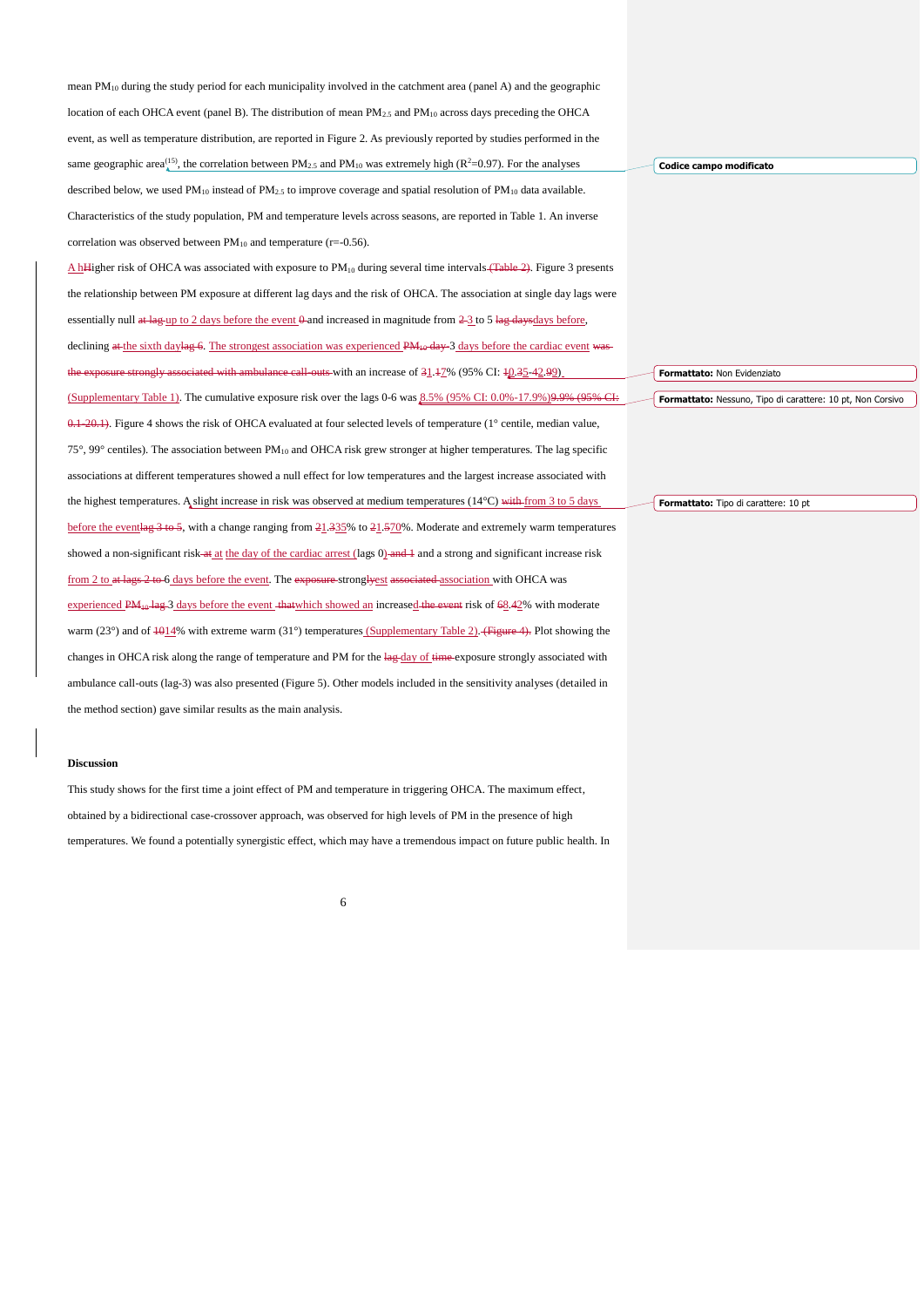fact, the two environmental conditions described are becoming more and more frequent because of global warming,

which may exacerbate the detrimental effects of air pollution on human health.  $(16, 17)$  $(16, 17)$ 

Our findings indicate that risk of ambulance calls for cardiac arrest was higher in periods with elevated PM levels and that 3 days prior level was the most effective, in term of risk estimate with a significant cumulative percentage change over the three days before the occurrence of OHCA. This does not necessarily mean that the day of the ambulance call was characterized by low PM levels (Figure 2 shows the mean levels of PM across days). The observed lag between the environmental trigger (PM exposure) and cardiovascular event (OCHA) is not uncommon and has a strong biological explanation. Particulate air pollutants produce a strong inflammatory reaction in the lungs, but only a very small fraction of these particles are able to travel and reach peripheral tissues such as the heart. Thus, the most accredited hypothesis is that the exposure occurring at the pulmonary level is only the first event of a cascade involving a strong cross-talk between the pulmonary and cardiovascular systems.

Previous papers $\binom{17}{4}$  reported similar findings, with increased mortality for cardiovascular events associated with the exposure experienced 3 days before. Moreover, also conspicuous literature focused on biomarkers measured in peripheral blood, consistently showed a maximum effect of PM levels measured 3 days before the blood draw.

Altogether, these findings gave us a robust rational to infer that the observed effect is not likely due to chance. This study has several strengths. First, our study is based on an extremely large number of cases, covering an area with approximately 4 million inhabitants, which is characterized by the highest PM levels in western Europe. Second, we validated OHCA after evaluation of the ambulance call-outs, which yielded a limited selection of OHCA events. Moreover, our study covers 2 years in an area characterized not only by high PM levels but also by large seasonal variations in temperature, which optimized exposure contrast for PM levels and temperature.

Nonetheless, the study does have certain limitations. The personal level of PM exposure was determined on the basis of the address where each case experienced OHCA; this address may have differed from the residential address. On one hand, this approach prevented exposure misclassification of people living (and having OHCA) outside their residential address. On the other hand, this approach may have led to improper measurements of individual exposure for subjects who had OHCA in a municipality differing from the place they had been just days earlier. However, our analysis based risk estimates on temporal variability that, in our region, showed high collinearity across municipalities. This high collinearity of PM levels over time throughout the entire catchment area derives mainly from meteorological factors.

In addition, by using ambulance call-out records, we were able to examine a relatively large number of events  $(n = 5761)$ . This approach, however, suffers from the lack of personal data of each subject, such as socioeconomic status, previous

7

# **Codice campo modificato Codice campo modificato Codice campo modificato**

**Codice campo modificato**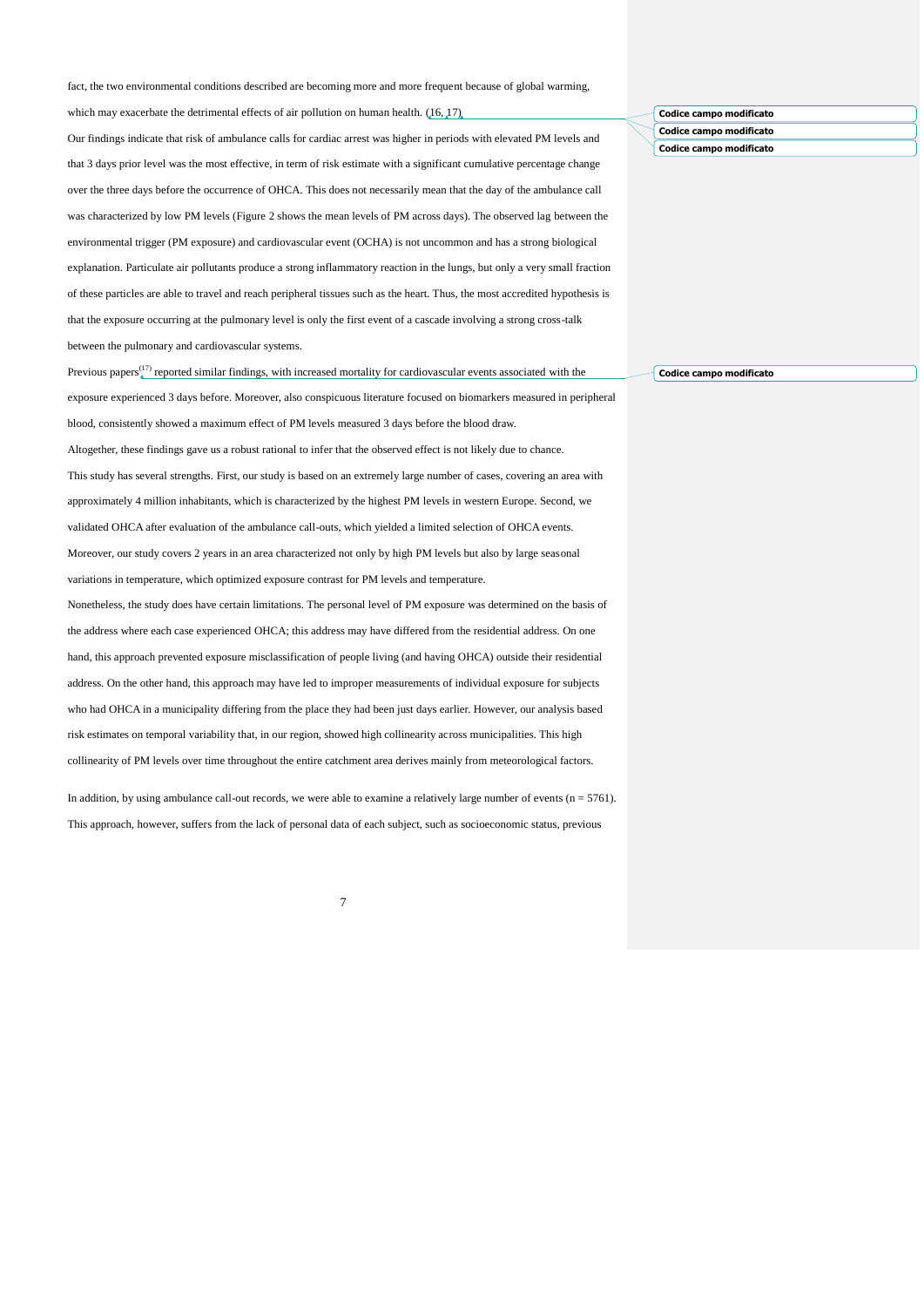CVD, or other known risk factors. For example, it is possible that we have underestimated the contribution of several chronic comorbidities in defining susceptibility to PM and temperature exposures.

The present study helps to clarify the controversial role of PM as an OHCA determinant and helps to identify the role of increased temperature as a key interactive factor in triggering OHCA. These findings support the concept that tackling air pollution and climate change may have relevant effects in terms of public health. [\(18\)](#page-8-10)

Moreover, our study results suggest that the out-of-hospital emergency system may forecast an increase in emergency calls during days with high levels of PM and higher temperatures, which would allow institutions to dedicate human and technical resources to out-of-hospital emergency calls. Future *ad hoc* studies are needed in order to clarify the pathophysiological pathways that underlie the observed effects.

#### **Authors' contributors**

ET, SI, RB, AB, GS, VB, and NM contributed to the conception or design of the work. RB and MB contributed to the acquisition of data for the work, ET, SI, MB, VB, and NM contributed to the interpretation of data for the work. SI contributed to the analysis of data for the work. ET, SI, MB, VB, and NM drafted the manuscript. ET, SI, RB, MB, AB, GS, VB, and NM critically revised the manuscript. All authors gave final approval and agree to be accountable for all aspects of the work ensuring integrity and accuracy.

## **Funding**

This research received no specific grant from any funding agency in the public, commercial, or not-for-profit sectors.

8

## **Conflict of interest**

The Authors declares that there is no conflict of interest.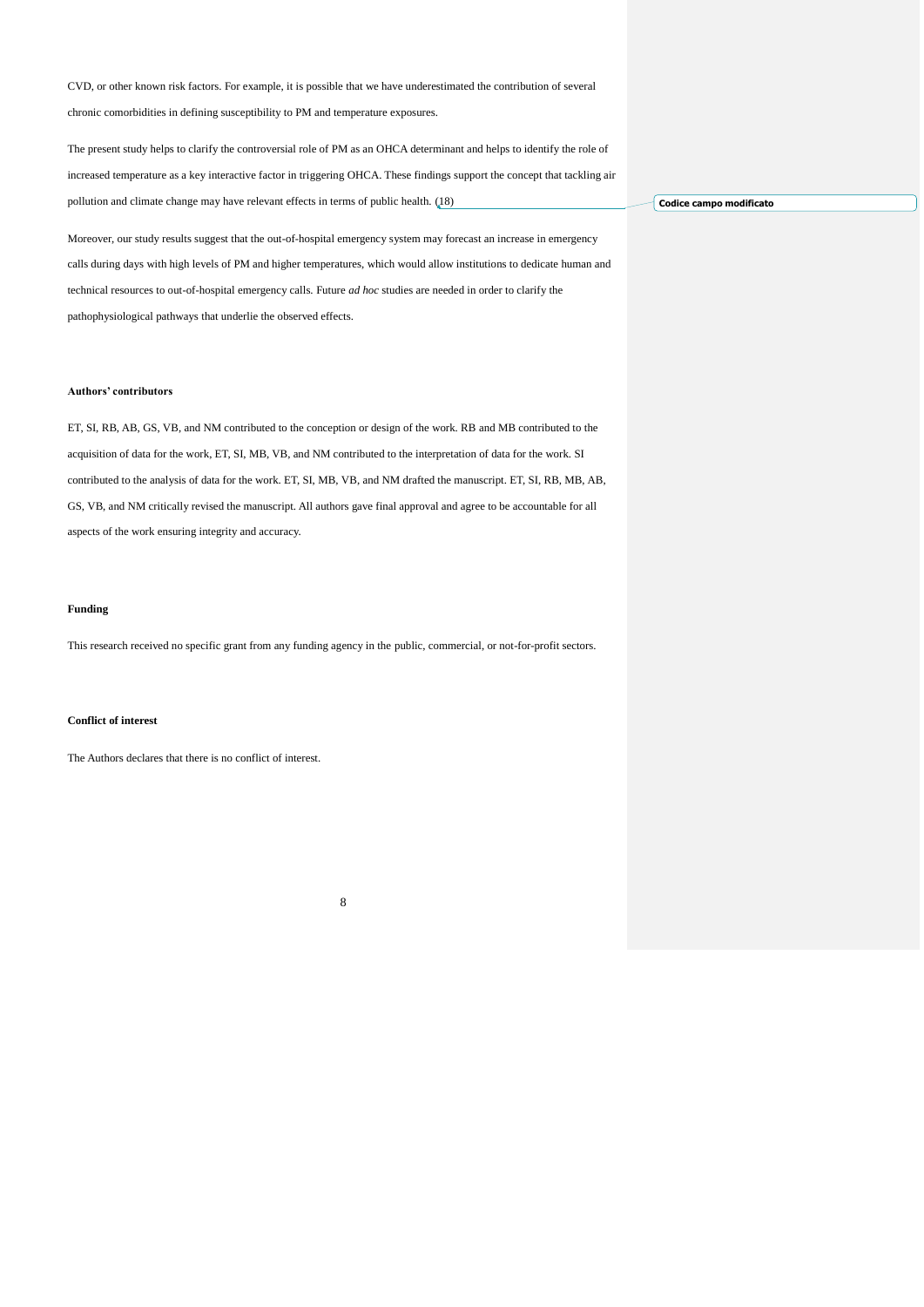#### **References**

<span id="page-8-0"></span>1. Di Q, Wang Y, Zanobetti A, Wang Y, Koutrakis P, Choirat C, et al. Air Pollution and Mortality in the Medicare Population. New Engl J Med. 2017;376(26):2513-22.

2. Patz JA, Frumkin H, Holloway T, Vimont DJ, Haines A. Climate Change Challenges and Opportunities for Global Health. Jama-J Am Med Assoc. 2014;312(15):1565-80.

3. Cohen G, Levy I, Yuval, Kark JD, Levin N, Witberg G, et al. Chronic exposure to traffic-related air pollution and cancer incidence among 10,000 patients undergoing percutaneous coronary interventions: A historical prospective study. European journal of preventive cardiology. 2018;25(6):659-70. Epub 2018/02/28.

<span id="page-8-1"></span>4. Peng RD, Chang HH, Bell ML, McDermott A, Zeger SL, Samet JM, et al. Coarse particulate matter air pollution and hospital admissions for cardiovascular and respiratory diseases among medicare patients. Jama-J Am Med Assoc. 2008;299(18):2172-9.

5. Rasche M, Walther M, Schiffner R, Kroegel N, Rupprecht S, Schlattmann P, et al. Rapid increases in nitrogen oxides are associated with acute myocardial infarction: A case-crossover study. European journal of preventive cardiology. 2018;25(16):1707-16. Epub 2018/02/16.

6. Yang WY, Zhang ZY, Thijs L, Bijnens EM, Janssen BG, Vanpoucke C, et al. Left ventricular function in relation to chronic residential air pollution in a general population. European journal of preventive cardiology. 2017;24(13):1416- 28. Epub 2017/06/16.

<span id="page-8-2"></span>7. Ensor KB, Raun LH, Persse D. A Case-Crossover Analysis of Out-of-Hospital Cardiac Arrest and Air Pollution. Circulation. 2013;127(11):1192-9.

8. Raza A, Bellander T, Bero-Bedada G, Dahlquist M, Hollenberg J, Jonsson M, et al. Short-term effects of air pollution on out-of-hospital cardiac arrest in Stockholm. European heart journal. 2014;35(13):861-8. Epub 2013/12/05.

9. Teng THK, Williams TA, Bremner A, Tohira H, Franklin P, Tonkin A, et al. A systematic review of air pollution and incidence of out-of-hospital cardiac arrest. J Epidemiol Commun H. 2014;68(1):37-43.

10. Xia RX, Zhou GP, Zhu T, Li XY, Wang GF. Ambient Air Pollution and Out-of-Hospital Cardiac Arrest in Beijing, China. Int J Env Res Pub He. 2017;14(4).

<span id="page-8-3"></span>11. Analitis A, De' Donato F, Scortichini M, Lanki T, Basagana X, Ballester F, et al. Synergistic Effects of Ambient Temperature and Air Pollution on Health in Europe: Results from the PHASE Project. Int J Environ Res Public Health. 2018;15(9). Epub 2018/08/30.

<span id="page-8-4"></span>12. Silibello C, Calori G, Brusasca G, Giudici A, Angelino E, Fossati G, et al. Modelling of PM10 concentrations over Milano urban area using two aerosol modules. Environ Modell Softw. 2008;23(3):333-43.

<span id="page-8-5"></span>13. Gasparrini A, Armstrong B, Kenward MG. Distributed lag non-linear models. Statistics in medicine. 2010;29(21):2224-34. Epub 2010/09/03.

<span id="page-8-6"></span>14. Analitis A, Katsouyanni K, Biggeri A, Baccini M, Forsberg B, Bisanti L, et al. Effects of Cold Weather on Mortality: Results From 15 European Cities Within the PHEWE Project. Am J Epidemiol. 2008;168(12):1397-408.

<span id="page-8-7"></span>15. Bonzini M, Pergoli L, Cantone L, Hoxha M, Spinazze A, Del Buono L, et al. Short-term particulate matter exposure induces extracellular vesicle release in overweight subjects. Environ Res. 2017;155:228-34.

<span id="page-8-8"></span>16. Kuehn BM. WHO: More Than 7 Million Air Pollution Deaths Each Year. Jama-J Am Med Assoc. 2014;311(15):1486-.

<span id="page-8-9"></span>Lin HL, Ma WJ, Qiu H, Wang XJ, Trevathan E, Yao ZJ, et al. Using daily excessive concentration hours to explore the short-term mortality effects of ambient PM2.5 in Hong Kong. Environ Pollut. 2017;229:896-901.

<span id="page-8-10"></span>Cohen AJ, Brauer M, Burnett R, Anderson HR, Frostad J, Estep K, et al. Estimates and 25-year trends of the global burden of disease attributable to ambient air pollution: an analysis of data from the Global Burden of Diseases Study 2015. Lancet. 2017;389(10082):1907-18.

**Formattato:** Tipo di carattere: (Predefinito) Arial

**Formattato:** Tipo di carattere: (Predefinito) Times New Roman, 10 pt, Controllo ortografia e grammatica

**Formattato:** SpazioDopo: 10 pt, Non sillabare

**Codice campo modificato**

**Formattato:** Tipo di carattere: (Predefinito) Times New Roman, 10 pt, Italiano (Italia), Controllo ortografia e grammatica **Formattato:** Tipo di carattere: (Predefinito) Times New Roman, 10 pt, Controllo ortografia e grammatica

**Formattato:** Tipo di carattere: (Predefinito) Times New Roman, 10 pt, Italiano (Italia), Controllo ortografia e grammatica

**Formattato:** Tipo di carattere: (Predefinito) Times New Roman, 10 pt, Controllo ortografia e grammatica

**Formattato:** Tipo di carattere: (Predefinito) Times New Roman, 10 pt, Italiano (Italia), Controllo ortografia e grammatica

**Formattato:** Tipo di carattere: (Predefinito) Times New Roman, 10 pt, Controllo ortografia e grammatica

**Formattato:** Tipo di carattere: (Predefinito) Times New Roman, 10 pt, Italiano (Italia), Controllo ortografia e grammatica

**Formattato:** Tipo di carattere: (Predefinito) Times New Roman, 10 pt, Controllo ortografia e grammatica

**Formattato:** Non sillabare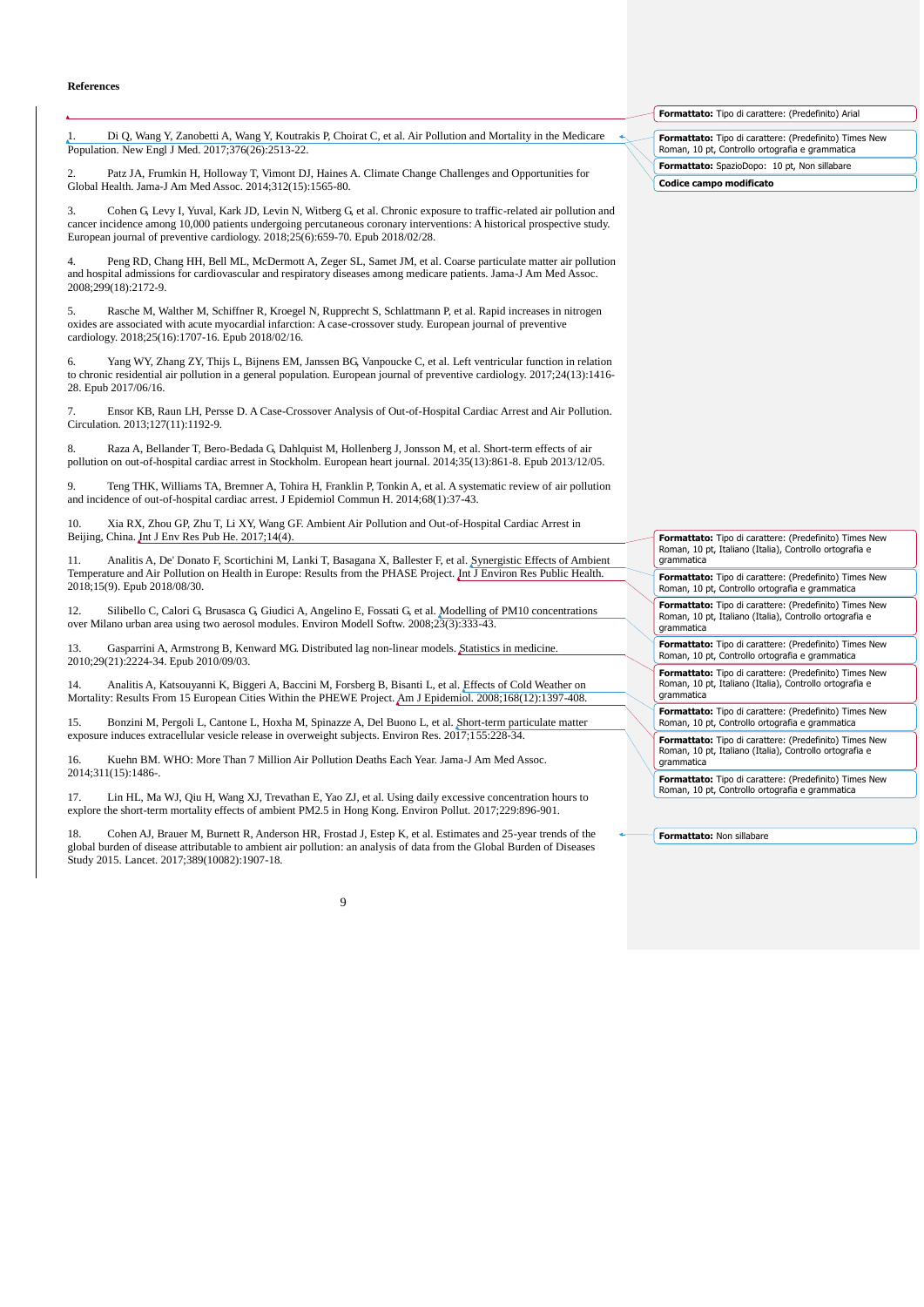## **Figure legends**

| Figure 1 A) Graphical representation of $PM_{10}$ concentration levels predicted by FARM model for the mean of the<br>2-years study period 2015-2016 and B) and location of each OHCA event.<br>Figure 1 A) Graphical representation of PM <sub>10</sub> concentration levels predicted by FARM model for the mean of the<br>2-years study period 2015-2016 and B) and location of each OHCA event. |                                                                          |
|-----------------------------------------------------------------------------------------------------------------------------------------------------------------------------------------------------------------------------------------------------------------------------------------------------------------------------------------------------------------------------------------------------|--------------------------------------------------------------------------|
| Figure 2. Distribution of $PM_{2.5}$ , $PM_{10}$ , the day of the OHCA event and across the preceding days<br>and temperature averaged over lag 0-3.<br>Figure 2. Distribution of PM <sub>2.5</sub> , PM <sub>10</sub> , and temperature the day of the OHCA event and across the preceding days                                                                                                    |                                                                          |
| Figure 3. Estimated percentage change of OHCA risk according to 10 ug/m3 increase in the daily mean concentra-<br>tion of PM10<br>Figure 3. Estimated percentage change of OHCA risk according to 10 µg/m3 increase in the daily mean concentration of<br><b>PM10</b>                                                                                                                               | Formattato: Tipo di carattere: Non Grassetto                             |
| Figure 4. Estimated percentage change of OHCA risk according to 10 µg/m3 increase in the daily mean<br>concentration of PM10                                                                                                                                                                                                                                                                        | Formattato: SpazioDopo: 0 pt<br>Formattato: Tipo di carattere: Grassetto |

OHCA percentage change was estimated from a distributed lag non-linear model over lags 0 to 6 days of exposure adding a natural cubic spline with 3 df at equally space quantiles for the PM at lag 0-6. Models were adjusted for temperature (average lag  $0-3$ ),, dew-point temperature, the interaction between PM as a function of lag times 0-6 and temperature, influenza-like illness. OHCA risk estimates are evaluated at different temperatures defined as low (2° C), medium (14° C), moderately warm (23° C) and extremely warm (31° C) temperature.

**Formattato:** Tipo di carattere: (Predefinito) Times New Roman, Inglese (Stati Uniti)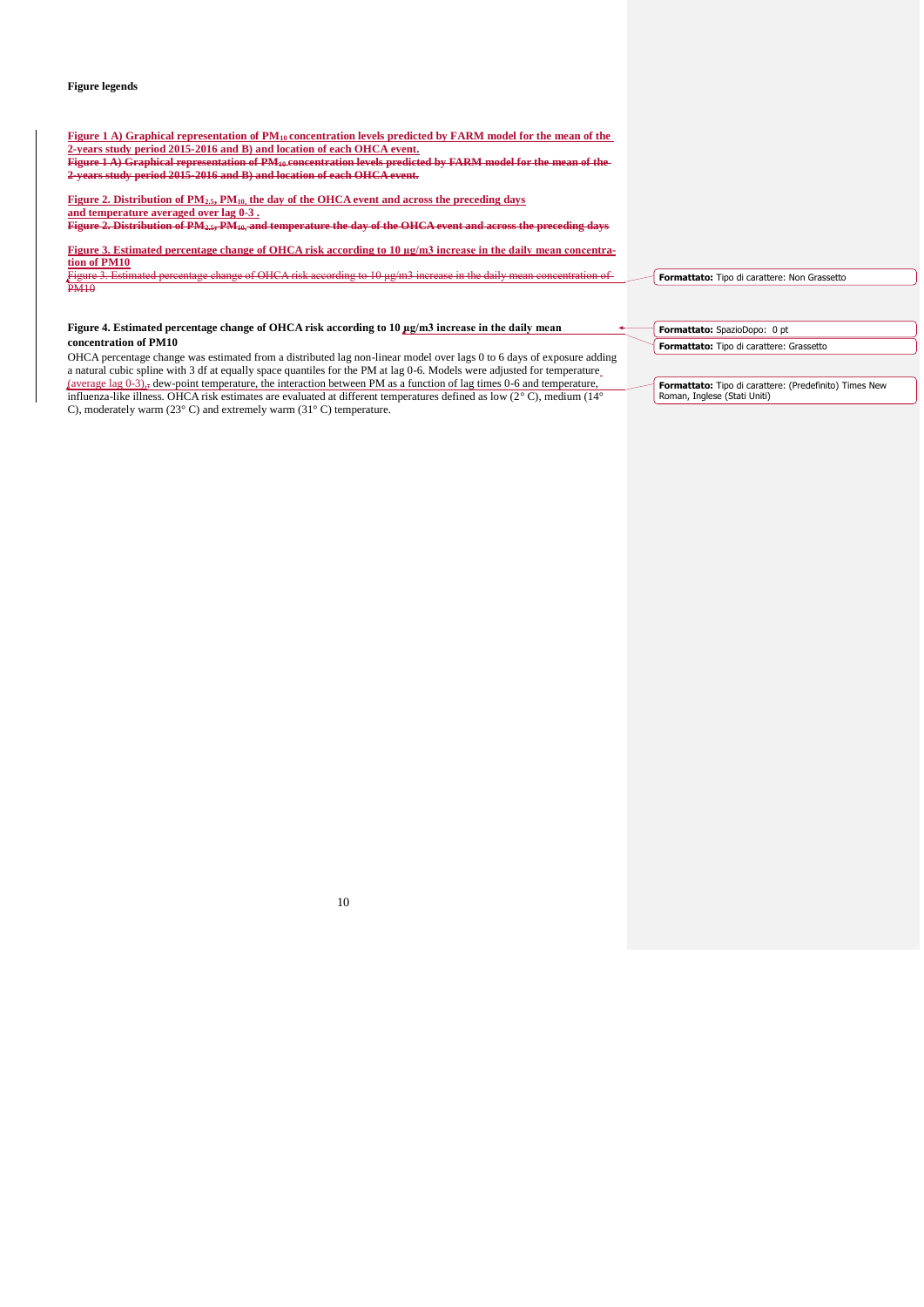| Table 1. Description of the study population                    |                                           |
|-----------------------------------------------------------------|-------------------------------------------|
|                                                                 | OHCA (n=5761)                             |
| Cases per day, mean (min-max, $\pm$ SD)                         | $7.9(1-31; \pm 3.3)$                      |
| Year, $n$ $(\%)$                                                |                                           |
| 2015                                                            | 2991 (51.9)                               |
| 2016                                                            | 2770 (48.1)                               |
| Sex, $n$ $(\%)$                                                 |                                           |
| Female                                                          | 2569 (44.6)                               |
| Male                                                            | 3192 (55.4)                               |
| Age, year, mean(SD)                                             | 77.3 (14.5)                               |
| Registered cases of seasonal Influenza in Lombardy (n=33898), % |                                           |
| Winter                                                          | 84.4%                                     |
| Spring                                                          | 0.5%                                      |
| Summer                                                          | 0.0%                                      |
| Autumn                                                          | 15.1%                                     |
| $PM_{10}$ at OHCA $\mu$ g/m <sup>3</sup> , median (IQR)         |                                           |
| Overall                                                         | 29.0(27.0)                                |
| Winter                                                          | 45.0(34.0)                                |
| Spring                                                          | 23.0(15.0)                                |
| Summer                                                          | 22.0(10.0)                                |
| Autumn                                                          | 45.5(42.0)                                |
| $PM_{2.5}$ at OHCA, $\mu$ g/m <sup>3</sup> , median (IQR)       |                                           |
| Overall                                                         | 21.0(19.0)                                |
| Winter                                                          | 31.5(24.0)                                |
| Spring                                                          | 16.0(9.0)                                 |
| Summer                                                          | 15.0(8.0)                                 |
| Autumn                                                          | 31.5(27.0)                                |
| Temperature (average lag0-3), Celsius, median (IQR)             |                                           |
| Overall                                                         | $14.0 \left( \underline{12.87.9} \right)$ |
| Winter                                                          | 7.64(32.57)                               |
| Spring                                                          | 18.2 (45.49)                              |
| Summer                                                          | $26.4 - 8(64.21)$                         |
| Autumn                                                          | $+12.70(47.80)$                           |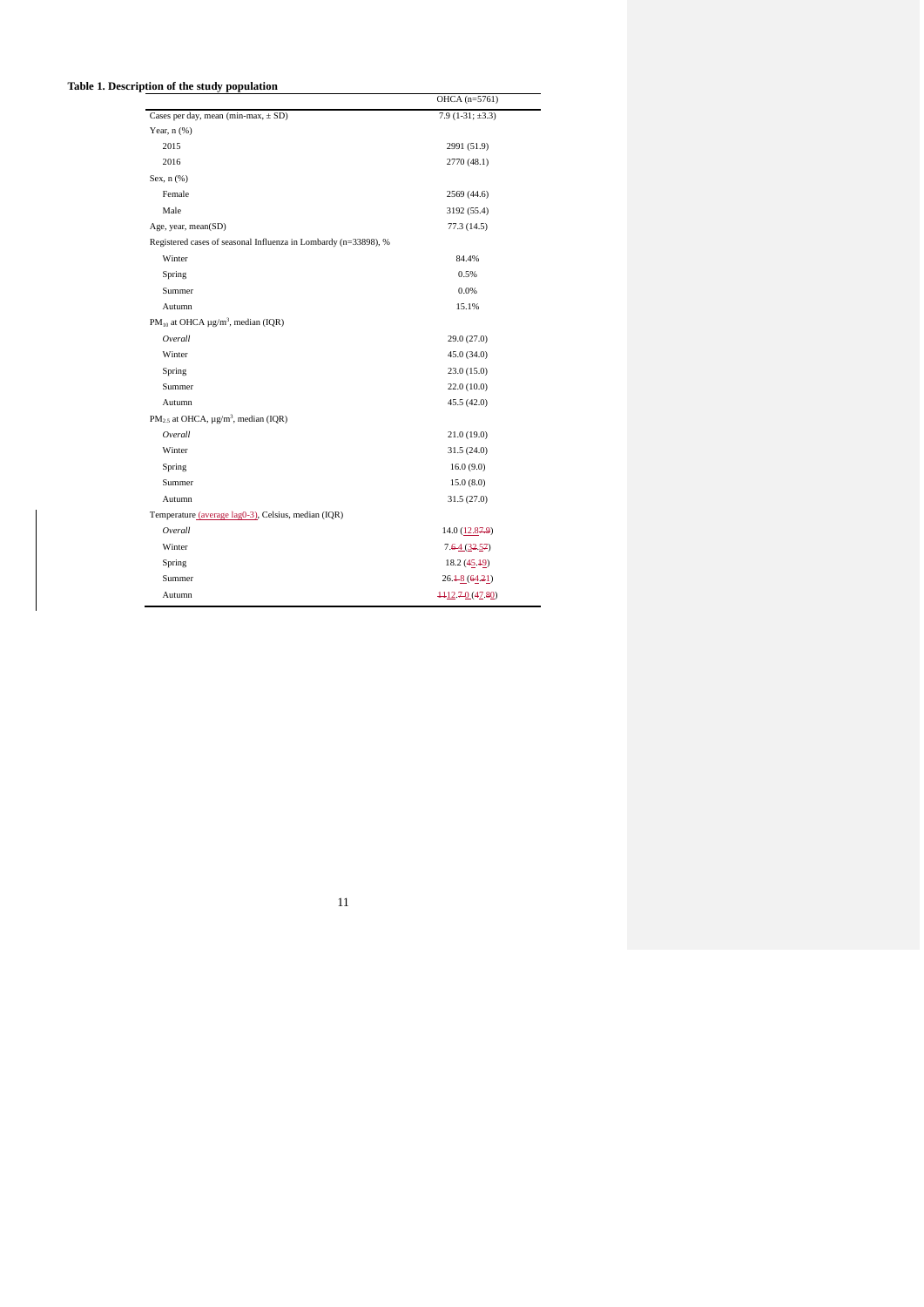**Supplementary Table 1. Estimated percentage change of OHCA risk according to 10μg/m<sup>3</sup> increase in the daily mean concentration of PM<sup>10</sup>**

| Lag of $PM_{10}$ effect | % change (95% CI)             |  |
|-------------------------|-------------------------------|--|
| Day 0                   | 1.47-24 (-0.7828-32.4778)     |  |
| $Day -1$                | 21.85-08 (-40.0822, 42.6640)  |  |
| $Day -2$                | 30.91-95 (-0.292.18-52.6820)  |  |
| $Day -3$                | 51.06-70. (30.3448, 62, 8193) |  |
| $Day -4$                | 41.49 35 (20.7513 62.2759)    |  |
| $Day -5$                | 41.37-41. (20.6117. 62.1667.) |  |
| Dav -6                  | 20.73.48 (-0.9382, 41.5580)   |  |

Adjusted percentage changes are calculated from conditional logistic regression models and presented by the change in<br>10  $\mu$ g/m<sup>3</sup>. PM<sub>10</sub> was fitted from a distributed lag non-linear model over lags 0 to 6 days adding a 3 df at equally space quantiles for the PM at lag 0-6. Models were adjusted for temperature (average lag 0-3), dew-point temperature, the interaction between PM as a function of lag times 0-6 and temperature, influenza-like illness. OHCA risk estimates are evaluated at a temperature of 14° (median value).

| <b>Formattato:</b> Allineato al centro |  |
|----------------------------------------|--|
| Tabella formattata                     |  |
| <b>Formattato: Non Evidenziato</b>     |  |
| <b>Formattato: Non Evidenziato</b>     |  |
| <b>Formattato: Non Evidenziato</b>     |  |
| <b>Formattato: Non Evidenziato</b>     |  |
| Formattato: Non Evidenziato            |  |
| Formattato: Non Evidenziato            |  |
| <b>Formattato: Non Evidenziato</b>     |  |
| <b>Formattato: Non Evidenziato</b>     |  |
| <b>Formattato: Non Evidenziato</b>     |  |
| <b>Formattato: Non Evidenziato</b>     |  |
| <b>Formattato: Non Evidenziato</b>     |  |
| <b>Formattato: Non Evidenziato</b>     |  |
| <b>Formattato: Non Evidenziato</b>     |  |
| <b>Formattato: Non Evidenziato</b>     |  |
| <b>Formattato: Non Evidenziato</b>     |  |
| <b>Formattato: Non Evidenziato</b>     |  |
| <b>Formattato: Non Evidenziato</b>     |  |
| <b>Formattato: Non Evidenziato</b>     |  |
| <b>Formattato: Non Evidenziato</b>     |  |
| <b>Formattato: Non Evidenziato</b>     |  |
| <b>Formattato: Non Evidenziato</b>     |  |
| <b>Formattato: Non Evidenziato</b>     |  |
| <b>Formattato: Non Evidenziato</b>     |  |
| <b>Formattato: Non Evidenziato</b>     |  |
| <b>Formattato: Non Evidenziato</b>     |  |
| Formattato: Non Evidenziato            |  |
| Formattato: Non Evidenziato            |  |
| <b>Formattato: Non Evidenziato</b>     |  |
| <b>Formattato: Non Evidenziato</b>     |  |
| Formattato: Non Evidenziato            |  |